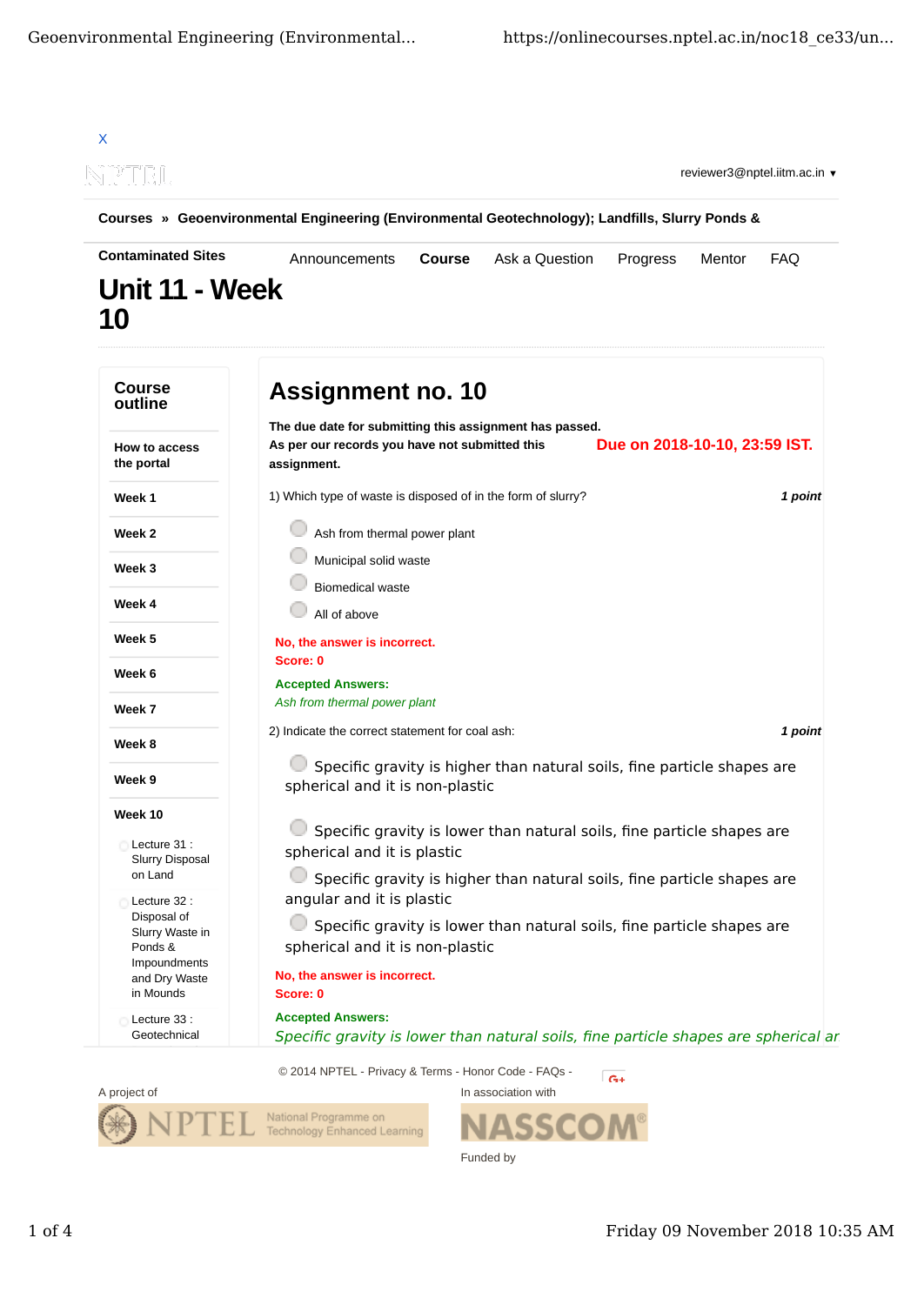## Geoenvironmental Engineering (Environmental...

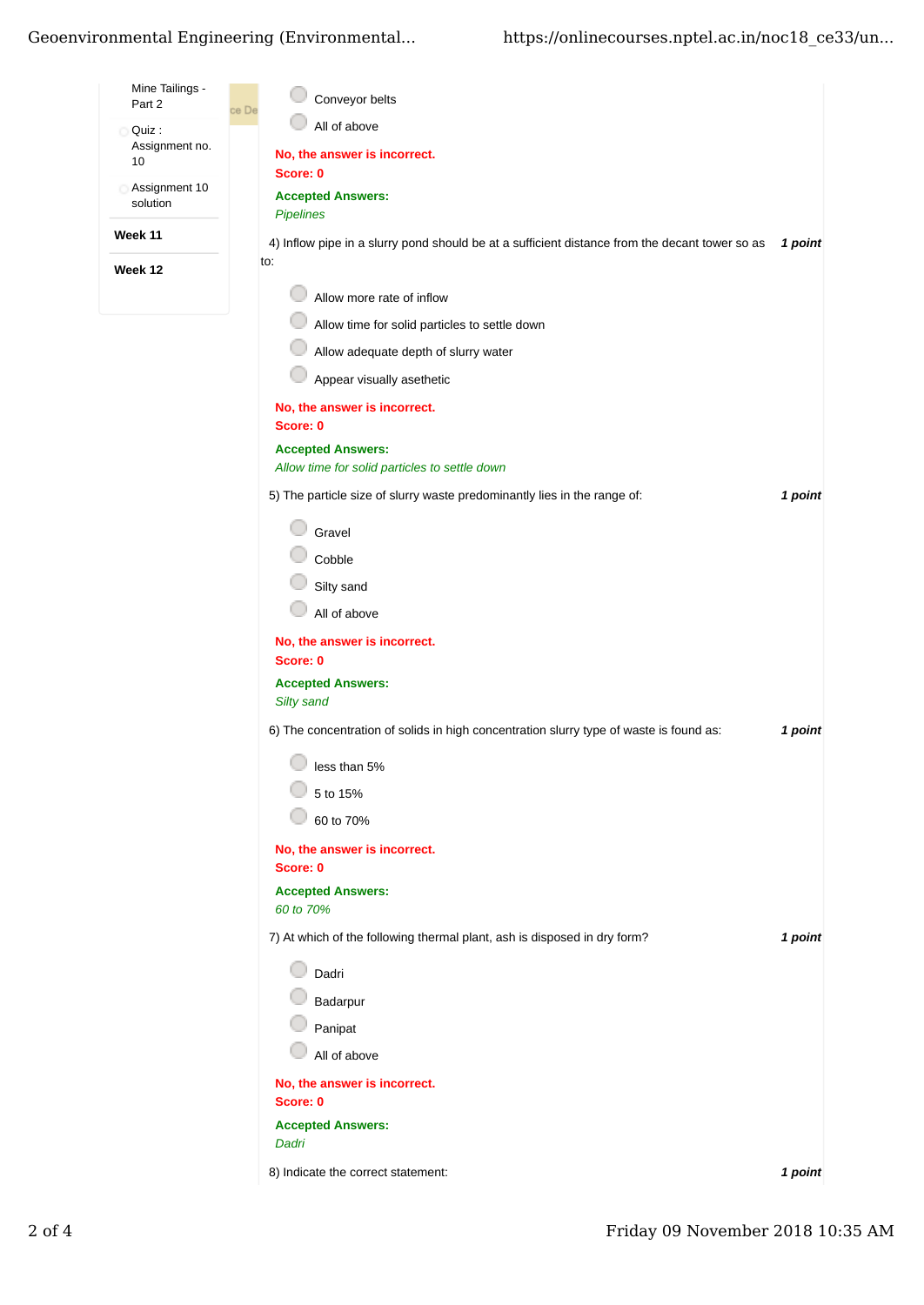| Fly ash is predominantly silt sized                                                                                                                     |
|---------------------------------------------------------------------------------------------------------------------------------------------------------|
| Bottom ash is predominantly sand sized                                                                                                                  |
| All of above                                                                                                                                            |
| None of above                                                                                                                                           |
| No, the answer is incorrect.<br>Score: 0                                                                                                                |
| <b>Accepted Answers:</b><br>All of above                                                                                                                |
| 9) Which of the following chemical compound is found in maximum concentration in fly ash?<br>1 point                                                    |
| Silicon dioxide                                                                                                                                         |
| Magnesium oxide                                                                                                                                         |
| Iron oxide                                                                                                                                              |
| All of above                                                                                                                                            |
| No, the answer is incorrect.<br>Score: 0                                                                                                                |
| <b>Accepted Answers:</b><br>Silicon dioxide                                                                                                             |
| 10) Which of the following statement is correct with reference to the geotechnical properties of 1 point<br>bottom ash produced by thermal power plant? |
| It has the coefficient of permeability between $10^{-2}$ to $10^{-4}$ cm/sec                                                                            |
| The angle of internal friction ranges between 38° to 42°                                                                                                |
| It has much lower value of compressibility in comparison with fly ash                                                                                   |
| All of above                                                                                                                                            |
| No, the answer is incorrect.<br>Score: 0                                                                                                                |
| <b>Accepted Answers:</b><br>All of above                                                                                                                |
| 11) Which of the following volume-change behavior is exhibited by loose 1 point<br>pond ash in direct shear tests during drained shear?                 |
| Dilatant behavior                                                                                                                                       |
| Compressive behavior                                                                                                                                    |
| Constant volume change behavior                                                                                                                         |
| No, the answer is incorrect.<br>Score: 0                                                                                                                |
| <b>Accepted Answers:</b><br>Compressive behavior                                                                                                        |
| 12) Which of the following material is observed in maximum concentration near the inflow point 1 point<br>in ash pond?                                  |
| Sand sized material                                                                                                                                     |
|                                                                                                                                                         |

 $\bigcirc$  Silt sized material

Clay sized material

 $\bigcirc$  None of above